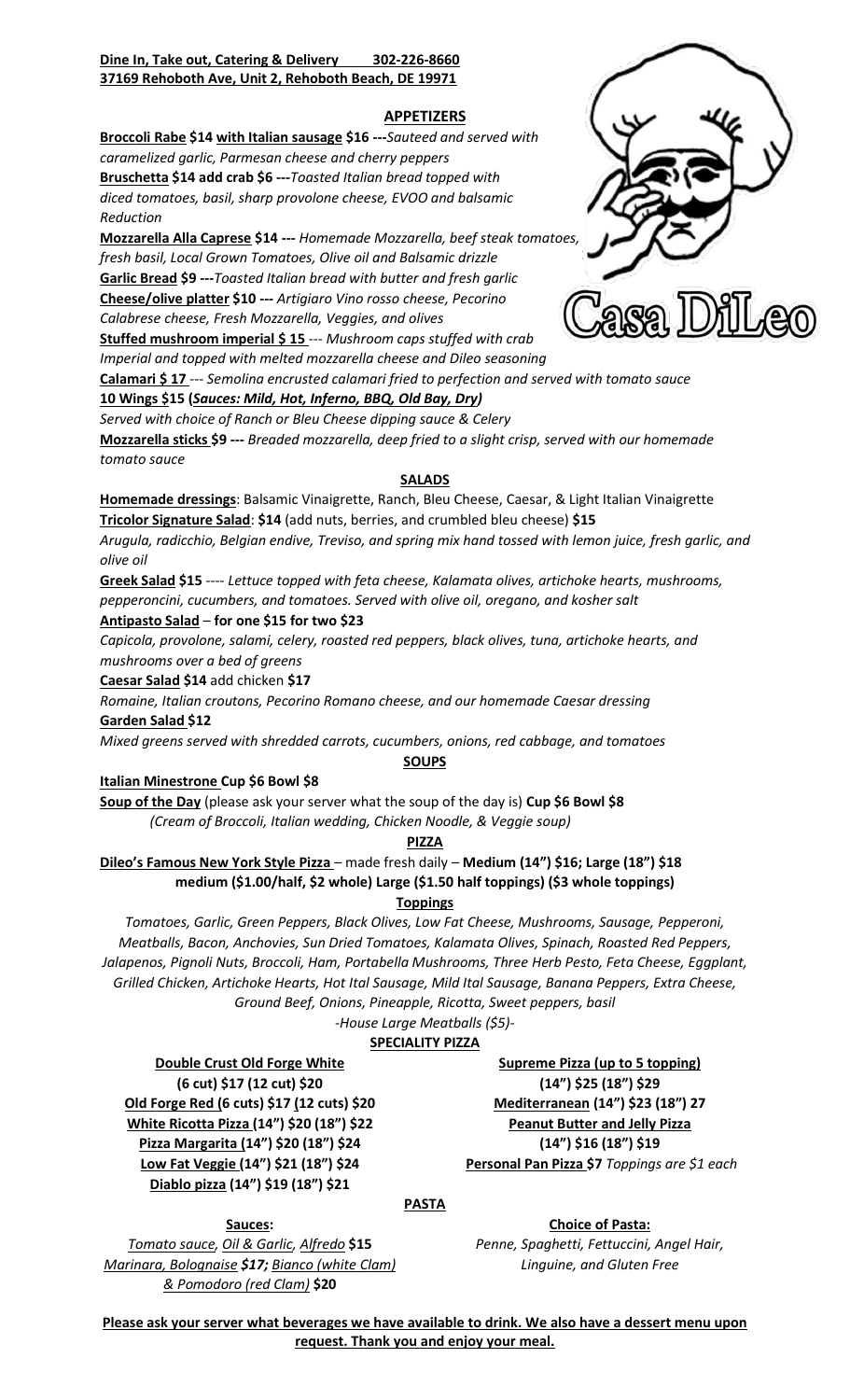## **Dine In, Take out, Catering & Delivery 302-226-8660 37169 Rehoboth Ave, Unit 2, Rehoboth Beach, DE 19971**

## **CALZONES/STROMBOLIS**

# **Served with a side of Tomato Sauce (Add your favorite toppings for an extra charge)**

**Calzone (9") \$15 (18") \$22 (28") \$32**

*Blend of ricotta and mozzarella cheese, topped with Italian herbs*

**Stromboli (9") \$15 (18") \$22 (28") \$32**

*Served with pepperoni, Salmi, sausage, onions, and mozzarella cheese*

**Steak and cheese Boli (9") \$15 (18") \$22 (28") \$32** (*Served as it says.)*

**Dileo Florentine (9") 15 (18") \$22 (28") \$32** *Garlic, herbs, spinach, and a blend of cheeses* **Galena Boli (9") \$15 (18") \$22 (28") \$32** *Tender white chicken breast, tomatoes, sauce, and cheese*

**Dileo Boli (9") \$15 (18") \$22 (28") \$32**  *Ground beef, Italian seasonings, sauce, and cheese*

**Supreme Boli (9") \$15 (18") \$22 (28") \$32** *Ham, Salami, Capicola, Pepperoni, & Mozzarella*  **Veggie Boli (9") \$15 (18") \$22 (28") \$32** *Spinach, Broccoli, mushrooms, and roasted red peppers*

## **SUBS**

# *All subs are made as listed. You can add toppings of your choice.*

*Lettuce, tomato, raw onions, oil, oregano*

*Add for .50 each (Hot peppers, sweet peppers, pickles, fried onions, sauteed mushrooms, or extra cheese)*

#### **Italian \$12**

*Ham, pepperoni, capicola, roasted red peppers, and provolone* **Philly Cheesesteak \$13** *Cheesesteak with American cheese*

## **Chicken parmesan \$13**

*Chicken with mozzarella and tomato sauce* **Eggplant Parmesan \$ 13** *Eggplant with mozzarella and tomato sauce* **Meatball Parmesan \$12** *Meatballs with mozzarella and tomato sauce*

**ENTREES**

# **Bread available upon request.**

#### **ENTREES (There will be a \$6 charge for splitting meals) Chicken Marsala \$22**

#### **Eggplant Parmesan \$20**

*Fresh eggplant breaded and cooked until golden. Served with Dileo's homemade sauce, fresh grated cheese, and your choice of pasta.*

## **Chicken Parmesan \$21**

*Tender chicken breast, breaded and cooked until golden. Served with Dileo's homemade sauce, mozzarella cheese and your choice of pasta*

# **Chicken and eggplant Parmesan \$22**

*Best of Both worlds, served with Dileo's homemade sauce, cheese, and choice of pasta*

# **Dileo's Homemade Meat Lasagna \$20**

*Layers of pasta, Italian cheeses, ground beef and homemade sauce*

## **Pasta Dileo \$25**

*Linguine with white clam sauce and jumbo lump crab meat*

**Chicken Scarparelli \$22**

*Fresh chicken strips sauteed in garlic butter sauce with your choice of pasta*

*Chicken sauteed with a dry marsala wine and mushroom demi-glaze. Your choice of pasta.*

# **Gnocchi with Parmesan sauce \$18**

*Tender potato pasta served with parmesan tomato sauce*

# **Stuffed shells \$18**

*stuffed shells filled with a blend of Italian cheeses, served with our homemade tomato sauce*

## **Ravioli \$20**

*Stuffed pasta filled with a blend of Italian cheeses, served with our homemade tomato sauce*

## **SIDES**

**basket fries \$7 with cheese \$10 1 meatball \$5 2 meatballs \$10 1 Italian sausage link \$4 (Mild or Hot)**

**2 Italian sausage links \$8 (Mild or Hot) Side Garden Salad \$6 Side Caesar salad \$7**

**KIDS MENU**

**(All kids meals include a drink – free refills) Pasta served with our homemade tomato sauce**

**Pasta with Meatballs \$9 (Choice of pasta) Pasta with Butter \$6 (choice of Pasta) Chicken Tenders with Fries \$9**

**Slice of Pizza \$7 Peanut Butter & Jelly Pizza \$8 (Personal pan)**